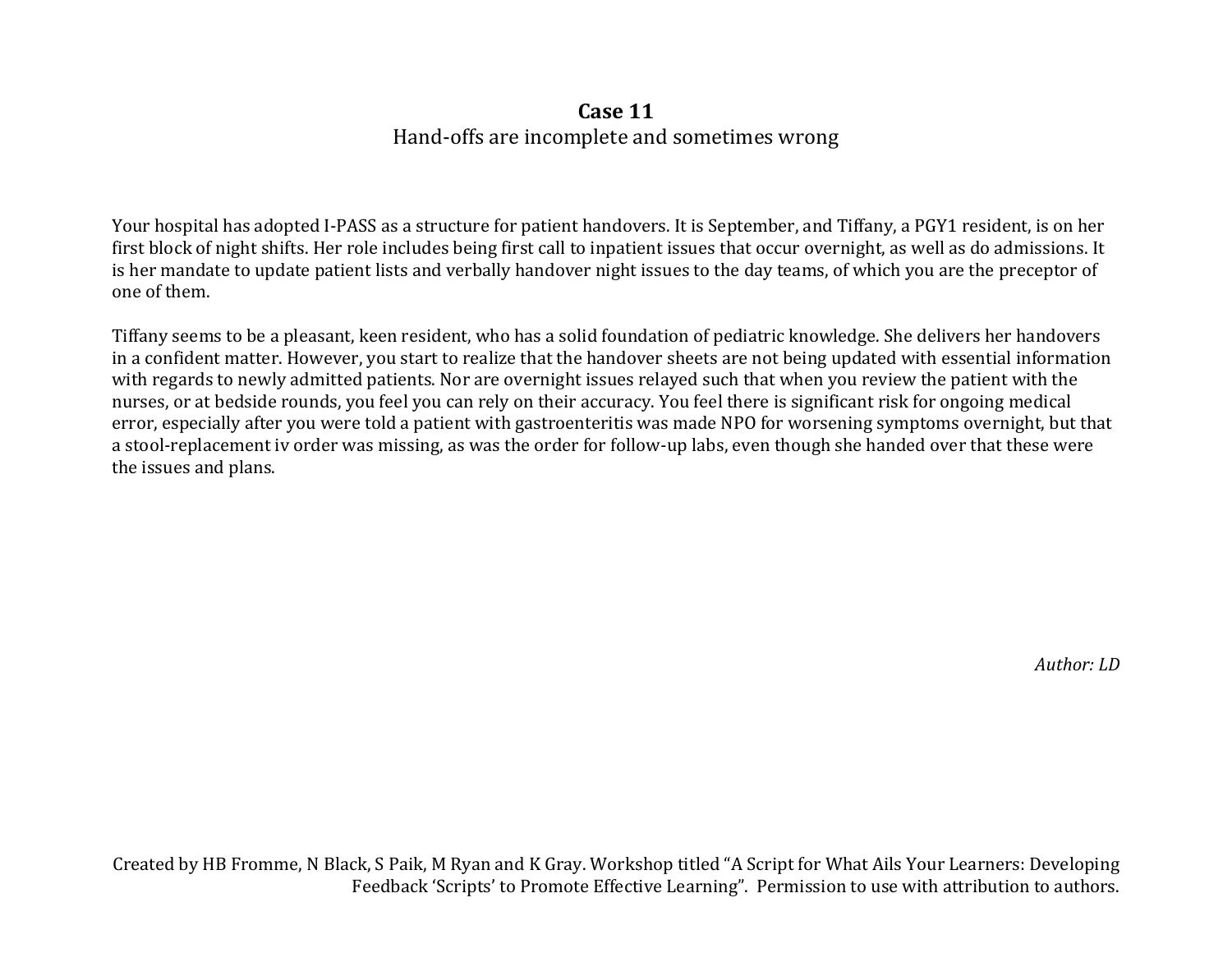## **Feedback Script**

Case 11 – Handoffs are incomplete and wrong

| <b>Step 1: Action</b>                   | Tiffany missed handing over a patient issue, which could have had adverse medical          |
|-----------------------------------------|--------------------------------------------------------------------------------------------|
| <b>Identify the Trigger Behavior</b>    | consequences.                                                                              |
| Describe specific examples              | Tiffany has not been consistently updating the handover sheets as per protocol.            |
|                                         | Tiffany confidently relays information about overnight patient issues without verifying    |
|                                         | that orders corroborate the verbal handover.                                               |
| <b>Step 2: Subcompetency</b>            | PC3 Level 1 : "Demonstrates variability in transfer of information (content, accuracy,     |
| Identify Milestone-based correlation    | efficiency and synthesis) from one patient to the next; makes frequent errors of           |
| Correlate behavior to                   | omission and commission                                                                    |
| milestone/EPA anchor                    |                                                                                            |
|                                         | CanMEDS COL 3.2 Level: Entry to Residency & Transition to Discipline                       |
|                                         | "Demonstrate safe handover of care"                                                        |
|                                         | "Describe specific information required for safe handover during transitions in care"      |
| Step 3: Evidence                        | Does not recognize need to verify follow-through with plans.<br>$\bullet$                  |
| Target High Yield Feedback Points       | Risk of adverse medical outcomes                                                           |
| Real issue behind behavior              | Day team has additional burden of revising handover list to accurately reflect             |
| Identify impact of behaviors            | updated issues and plans                                                                   |
|                                         |                                                                                            |
| Step 4: Script                          | Tiffany, you clearly demonstrate a solid foundation of pediatric knowledge when you        |
| <b>Create Brief Script</b>              | handover patients in the morning. Unfortunately, what you have relayed verbally,           |
| No more than 3-4 sentences<br>$\bullet$ | doesn't accurately reflect what was done for your patients. While you may feel you         |
| Neutral language<br>$\bullet$           | have communicated the necessary and accurate information, we are ultimately                |
| Focus on behaviors and actions          | responsible for whether that information makes it to the patient. These issues can         |
|                                         | create a safety issue for our patients even if that is not our intent. There is a specific |
|                                         | case that I want to bring to your attention, to underscore this impression. I also have    |
|                                         | noted that the handover sheets are not being consistently updated with new issues          |
|                                         | and change in plans that have occurred overnight. This has resulted in members of the      |
|                                         | day team having to spend extra time ensuring that the handover list for nights is          |
|                                         | updated and accurate.                                                                      |

Created by HB Fromme, N Black, S Paik, M Ryan and K Gray. Workshop titled "A Script for What Ails Your Learners: Developing Feedback 'Scripts' to Promote Effective Learning". Permission to use with attribution to authors.